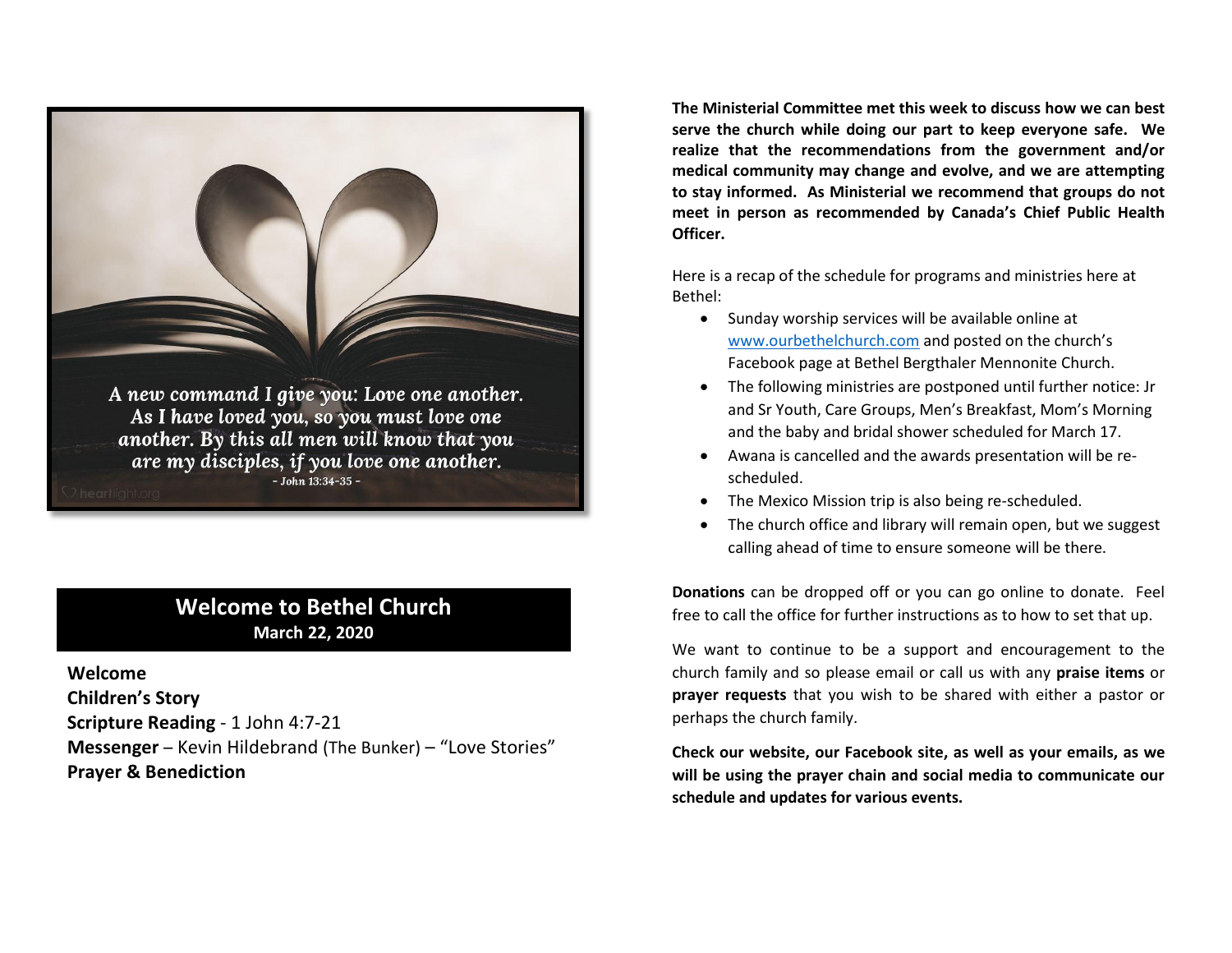# What's Coming Up  $-$

#### **APRIL 27**

**Women's Event** @ 7pm – Save the date!



**Registration for the 2020/21 AWANA year is open to the public after March 25th.**

Please contact **Jarrad Toews** at [jarradtoews@gmail.com](mailto:jarradtoews@gmail.com)

# *--------------------* **Praise & Prayer Highlights** *---------------------*

*Remember to pray for …*

**… Frank** (Mary) **Enns**

**… June Klassen**

**Missionaries of the Month:**



## **THE BUNKER**

**Prayer**: - One of our volunteers receiving confirmation of cancer

- Wisdom and direction for Bunker leadership
- **Praise: -** Amazing plans and partnerships with other organizations coming together
	- Hearts of many youth beginning to soften and open up

We want to encourage you all with the following excerpt from an open letter that was sent out by Kevin Stone, the president of the Fellowship of Evangelical Bible Churches.

Obviously all of us are in the midst of some unprecedented circumstances. Whether or not we have been exposed to COVID-19, each of our churches is facing questions about whether to meet, how to respond, etc. Please consider the following thoughts.

## 1 – God's people are not to live in fear

#### (*Luke 12, 2 Timothy 1:7, 1 John 4:18*)

While we make responsible decisions and take appropriate precautions, we should not allow fear to control or define us. Our boldness in the face of uncertain times is part of what communicates to the unbelievers around us that life in Christ is different. Our perspective should be eternal.

# 2 – God's people are called to love others

(*John 13:34, Romans 12:10, 1 Peter 4:8*)

While we are not to live in fear, we should be mindful that others can be impacted by our decisions. If our freedom from fear causes us to ignore precautions that could have protected someone else, we are not loving well. *Galatians 5:13* specifically addresses the abuse of freedom.

#### 3 – God's people are called to submit to authority

#### (*Romans 13, Titus 3:1*)

If the authorities asked us to do something decidedly wrong we would resist. However, when they ask us to help our community and protect the health of our weakest members by not meeting, this seems like a legitimate use of their authority. We should give ample consideration to that request.

## Salt and Light

God calls us in *Matthew 5* to be "salt and light." I believe this is a salt and light moment for us. We can make the best use of this moment in many ways. For example:

- Do your neighbors, coworkers and family members see you reacting to current events with confidence in God rather than fear?
- Do they see you responding to current inconvenience or hardship with an attitude of love and humility?
- Are you actively loving others who may have greater need during this crisis?
- Can you use the current situation as a way to begin conversations about life, death and eternity? Watch for opportunities to share the Gospel.

Finally, I want to encourage our people to give generously throughout this crisis. Give to your neighbors who are in need, give hope to those who so desperately need it. Consider donating blood or some other service which might be overlooked during this time of "self-quarantine."

Let's pray for one another, encourage one another, and bless one another as we are able. Let's be salt and light to the world and tell others about an amazing Savior who gives us a sense of peace regardless of our earthly circumstance.